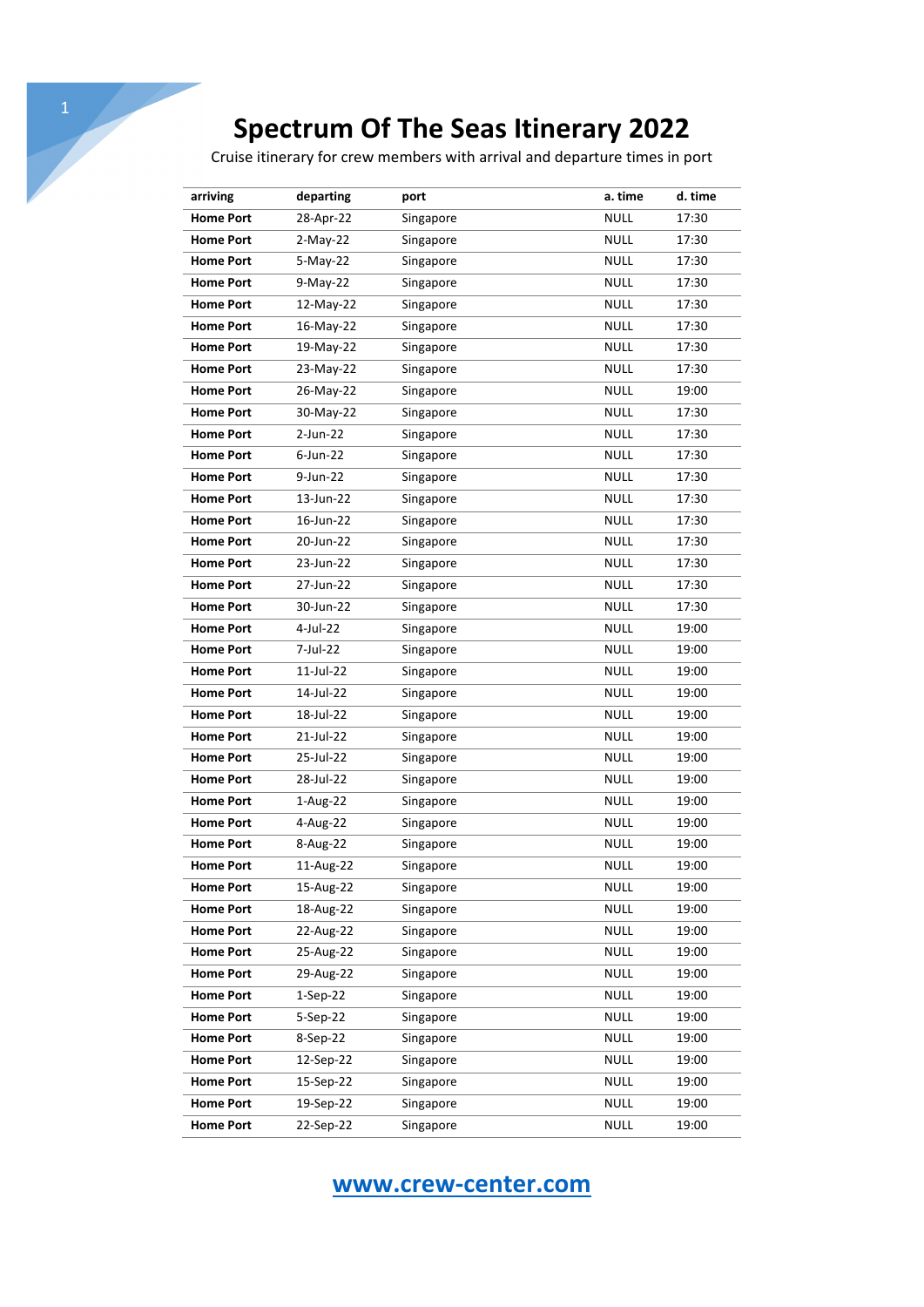## **Spectrum Of The Seas Itinerary 2022**

Cruise itinerary for crew members with arrival and departure times in port

| <b>Home Port</b> | 26-Sep-22  | Singapore                      | <b>NULL</b> | 19:00 |
|------------------|------------|--------------------------------|-------------|-------|
| <b>Home Port</b> | 29-Sep-22  | Singapore                      | <b>NULL</b> | 19:00 |
| <b>Home Port</b> | 3-Oct-22   | Singapore                      | <b>NULL</b> | 19:00 |
| <b>Home Port</b> | 6-Oct-22   | Singapore                      | <b>NULL</b> | 19:00 |
| <b>Home Port</b> | 10-Oct-22  | Singapore                      | <b>NULL</b> | 19:00 |
| <b>Home Port</b> | 13-Oct-22  | Singapore                      | <b>NULL</b> | 19:00 |
| <b>Home Port</b> | 17-Oct-22  | Singapore                      | <b>NULL</b> | 19:00 |
| <b>Home Port</b> | 21-Oct-22  | Singapore                      | <b>NULL</b> | 16:30 |
| 22-Oct-22        | 22-Oct-22  | Klang (Kuala Lumpur), Malaysia | 8:00        | 18:00 |
| 23-Oct-22        | 23-Oct-22  | Penang, Malaysia               | 8:00        | 18:00 |
| 24-Oct-22        | 24-Oct-22  | Phuket, Thailand               | 8:00        | 18:00 |
| <b>Home Port</b> | 26-Oct-22  | Singapore                      | <b>NULL</b> | 16:30 |
| 27-Oct-22        | 27-Oct-22  | Klang (Kuala Lumpur), Malaysia | 8:00        | 18:00 |
| 28-Oct-22        | 28-Oct-22  | Penang, Malaysia               | 8:00        | 18:00 |
| 29-Oct-22        | 29-Oct-22  | Phuket, Thailand               | 8:00        | 18:00 |
| <b>Home Port</b> | 31-Oct-22  | Singapore                      | <b>NULL</b> | 16:30 |
| 1-Nov-22         | 1-Nov-22   | Penang, Malaysia               | 14:30       | 23:59 |
| <b>Home Port</b> | 3-Nov-22   | Singapore                      | <b>NULL</b> | 16:30 |
| 4-Nov-22         | 4-Nov-22   | Penang, Malaysia               | 14:30       | 22:00 |
| 5-Nov-22         | 5-Nov-22   | Phuket, Thailand               | 9:00        | 19:00 |
| <b>Home Port</b> | 7-Nov-22   | Singapore                      | <b>NULL</b> | 16:30 |
| 8-Nov-22         | 8-Nov-22   | Penang, Malaysia               | 14:30       | 23:59 |
| <b>Home Port</b> | 10-Nov-22  | Singapore                      | <b>NULL</b> | 16:30 |
| 11-Nov-22        | 11-Nov-22  | Penang, Malaysia               | 14:30       | 22:00 |
| 12-Nov-22        | 12-Nov-22  | Phuket, Thailand               | 9:00        | 19:00 |
| <b>Home Port</b> | 14-Nov-22  | Singapore                      | <b>NULL</b> | 16:30 |
| 15-Nov-22        | 15-Nov-22  | Penang, Malaysia               | 14:30       | 23:59 |
| <b>Home Port</b> | 17-Nov-22  | Singapore                      | <b>NULL</b> | 16:30 |
| 18-Nov-22        | 18-Nov-22  | Penang, Malaysia               | 14:30       | 22:00 |
| 19-Nov-22        | 19-Nov-22  | Phuket, Thailand               | 9:00        | 19:00 |
| <b>Home Port</b> | 21-Nov-22  | Singapore                      | <b>NULL</b> | 16:30 |
| 22-Nov-22        | 22-Nov-22  | Penang, Malaysia               | 14:30       | 23:59 |
| <b>Home Port</b> | 24-Nov-22  | Singapore                      | <b>NULL</b> | 16:30 |
| 25-Nov-22        | 25-Nov-22  | Penang, Malaysia               | 14:30       | 22:00 |
| 26-Nov-22        | 26-Nov-22  | Phuket, Thailand               | 9:00        | 19:00 |
| <b>Home Port</b> | 28-Nov-22  | Singapore                      | <b>NULL</b> | 16:30 |
| 29-Nov-22        | 29-Nov-22  | Penang, Malaysia               | 14:30       | 23:59 |
| <b>Home Port</b> | $1-Dec-22$ | Singapore                      | <b>NULL</b> | 16:30 |
| 2-Dec-22         | $2-Dec-22$ | Penang, Malaysia               | 14:30       | 22:00 |
| 3-Dec-22         | 3-Dec-22   | Phuket, Thailand               | 9:00        | 19:00 |
| <b>Home Port</b> | 5-Dec-22   | Singapore                      | <b>NULL</b> | 16:30 |
| 6-Dec-22         | 6-Dec-22   | Penang, Malaysia               | 14:30       | 23:59 |
| <b>Home Port</b> | 8-Dec-22   | Singapore                      | <b>NULL</b> | 16:30 |
| 9-Dec-22         | 9-Dec-22   | Penang, Malaysia               | 14:30       | 22:00 |
|                  |            |                                |             |       |

**www.crew-center.com**